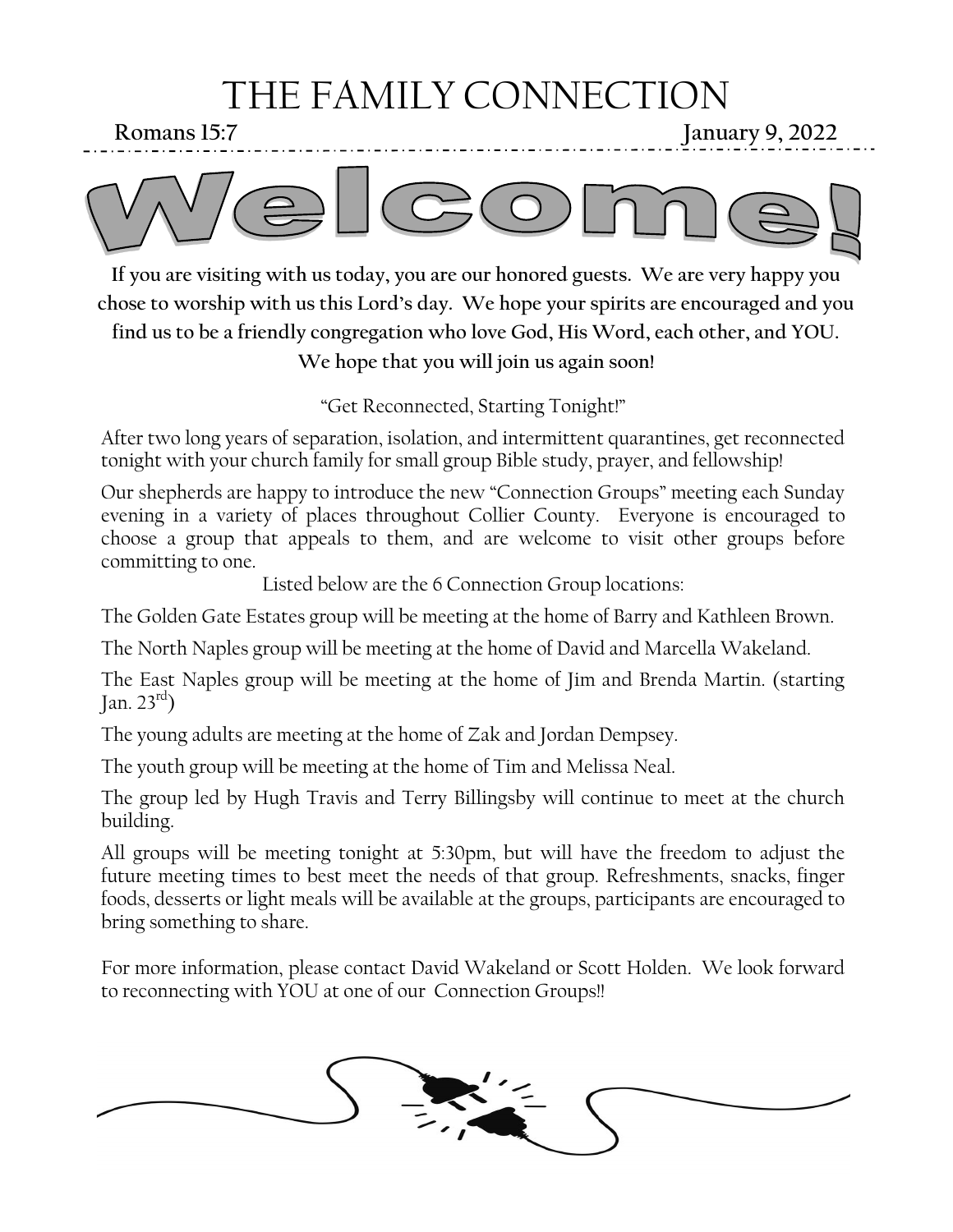### **PRAYER LIST\* MEMBERS**

- Claude Haynes Linda Copeland • Margie Rhodes • Bonnie Stephens • Maria Reategui • Maggie Rodriguez • Elvis Durity Marjorie Connor Lew Parks • Frieda Rodgers • Doug Fee • Carla Sledge • Donna Strong Lee & Linda Sutton • Di Menoher Daniel & Elizabeth Peregrin • Jeff Blake • Werntz Family • Glenn Macon **NURSING HOME / SHUT-INS** June McCauley • Wayne & Bonnie Bucy **FAMILY & FRIENDS** • France Family Thomas Walker • Jon Sauer Lexi Carr • Kasey Dudley Tania Gadbury • Laurie & Danny Osborne • Maddie Whitlock Amelia Larios • Joe & Marie Lennon's son • Mary Ryder Lynn Greer Linda Sutton grandson Matt & great granddaughter Jordan John Wallace's sister, Beth • George Ballard Marsha Hampton Marco Moros Bob Stafford • Hussey Family Sally Abbott • Judy Sauer's g-daughter, Meaghan
- Ivonne Maria Reategui's cousin • Robert Champion Michael Presto
- Larry Brown Judy Brugman
- 
- Brooke Ruppel Laubel Perez Mary Nell Shelly
- Carla Sledge's niece, Audricka
- Carla Sledge's nephew
- Danny Billingsby
- Donia Ciabuca Adrian Ivanov

#### **MILITARY**

Christopher Lemay Lee Strong Darrell Martin Casandra Prokop

## **Order of Worship**

**January 9, 2022**

**Call to Worship: Joe Lennon** *Screen "Praise the Lord"*

**Welcome: Barry Brown**

*Medley "Sweet Hour of Prayer"*

**Prayer: Terry Shaw**

*Screen "Before the Throne of God"*

*"Be Still and Know"*

**Communion: Russ Bone**

**Mark 14:22-25 Luke 12:15-21**

**Song before the Message**

Children are invited to go to the worship class during this song $*$ 

*Screen "Tell Me the Story of Jesus"*

**Message: Tim Neal**

**Invitation Song:** *"I Am Mine, No More"*

**Closing Song:**

*Screen "Lord Reign in Me"*

**Closing Prayer: Alan Glazier**

Parents please pick up your child from class

**\*Children's Worship Class** - 3 years of age to 2nd grade - Classroom A8 **Worship volunteers** - remember to meet in Classroom A-11 at 8:50

Communion bread has been placed into individual cups. Gluten Free communion has been placed within the very center ring of each tray.

### **Future Events**

**Every Tuesday:** Men's Prayer Meeting - 6:30 AM **EVERY SUNDAY IN JANUARY: Melissa will take your new photo! TONIGHT: Connection Groups - 5:30 PM Jan 11th: Ministry Leaders / Deacons Meeting - 6PM Jan 14 - 17th:** Winter Camp - Central Florida Bible Camp Fellowship Meal / Tribute for the Gyimahs **Feb 12th:** Touch a Truck Event **Feb 18 - 19th:** Men's Retreat with guest speaker **Feb 19th:** Ladies' Retreat with guest speaker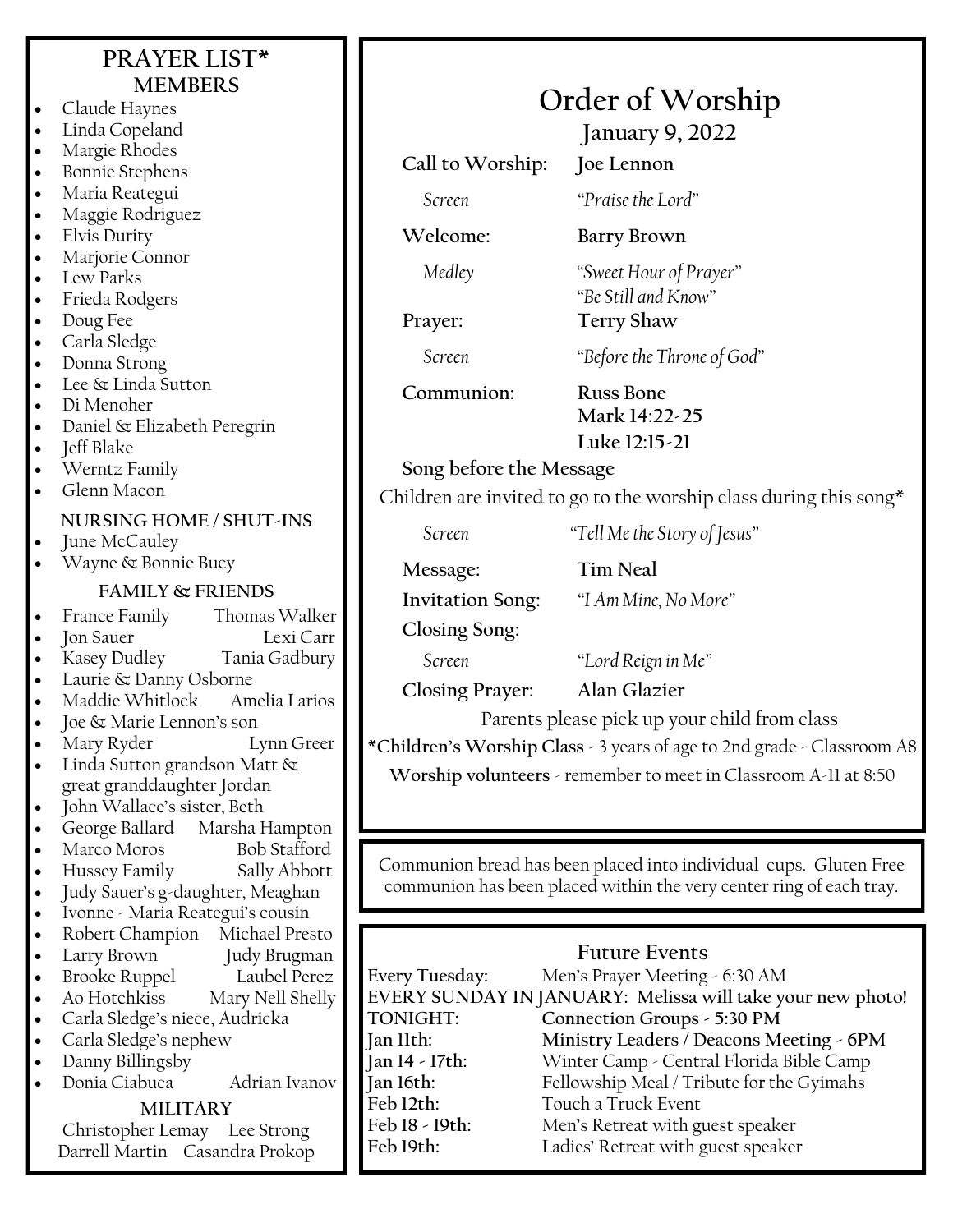| <b>GIVING &amp; ATTENDANCE</b>                                       | Bible Study Times & Locations                                                                                             |  |  |  |
|----------------------------------------------------------------------|---------------------------------------------------------------------------------------------------------------------------|--|--|--|
| WEEK ENDED Jan 2, 2022                                               | Sunday morning classes:                                                                                                   |  |  |  |
| Weekly Actual<br>\$8,224                                             | Adults will gather in the Auditorium - Tim Neal                                                                           |  |  |  |
| Weekly Budget<br>\$9,000                                             | Singing Class -will meet in Classroom A8 - Joe Lennon                                                                     |  |  |  |
| \$ 776<br>Weekly Variance                                            | Cradle Roll will meet in the Training Room - Melissa Neal                                                                 |  |  |  |
| 4 Week Average Variance \$3,520                                      | 2-5 year olds will meet in Classroom #2a > Nora Vitiello                                                                  |  |  |  |
| Sunday Worship:                                                      | K-3rd grades will meet in Classroom #7 - Susan Meulenburg                                                                 |  |  |  |
| Attendance in Building<br>n/a                                        | 4th – $5th$ grades will meet in Classroom A-11 - Kristin Cipolla                                                          |  |  |  |
| Attendance via views online:<br>192                                  | Teens - meet out in the Teen House with Zak and Jordyn Dempsey                                                            |  |  |  |
| Sunday Morning Study:                                                | Sunday night: - Connect Groups - See front cover for locations                                                            |  |  |  |
| Attendance in Building<br>n/a                                        | Wednesday night classes 6:30PM:                                                                                           |  |  |  |
| Attendance via views online:<br>92                                   | Adults - Auditorium - teacher - Jeff Blake                                                                                |  |  |  |
| Sunday Evening:                                                      | Ladies - Fellowship Room - Trustworthy - various ladies                                                                   |  |  |  |
| Attendance in Building<br>n/a                                        | 2-5 year olds will meet in Classroom #2a - Susan Shelly                                                                   |  |  |  |
| Attendance via views online:<br>75                                   | $3rd - 5th$ grades will meet in Classroom A-11 - teachers Diana Travis                                                    |  |  |  |
| Wednesday:                                                           | & Pam Billingsby                                                                                                          |  |  |  |
| Attendance in Building/Teens n/a                                     | Teens - Teen House - with Zak & Jordyn Dempsey                                                                            |  |  |  |
| Attendance online:<br>97                                             | Our virtual options via Facebook $\&$ YouTube, $\&$ the times listed above.                                               |  |  |  |
|                                                                      | We hope you will join us in one of these Bible study opportunities.                                                       |  |  |  |
| PRAYER SECTION                                                       |                                                                                                                           |  |  |  |
| Claude Haynes, June McCauley,                                        | Fellowship Meal / Gyimah Tribute                                                                                          |  |  |  |
| Elvis Durity, & Scott Blake contin-                                  | On Sunday January 16 <sup>th</sup> , we will have a Fellowship Meal saying farewell                                       |  |  |  |
| ue to have health challenges.                                        | to Ben and Stella Gyimah. For those who don't know, they are relocating                                                   |  |  |  |
|                                                                      | permanently to Ghana at the end of January.                                                                               |  |  |  |
| • Pray for the families affected by                                  | Everyone is asked to bring either a side dish, veggie, dessert or drink,                                                  |  |  |  |
|                                                                      |                                                                                                                           |  |  |  |
| COVID-19.                                                            | the meat will be provided.                                                                                                |  |  |  |
| • Amyla Gutierrez (8 month old)                                      | As a parting gift, and to thank them for their service, we're suggesting                                                  |  |  |  |
| was released from the hospital.                                      | that you make a donation to the BenStel School. The school is doing                                                       |  |  |  |
|                                                                      | amazing things for many children in Ghana!<br>Thank you in advance!                                                       |  |  |  |
|                                                                      |                                                                                                                           |  |  |  |
| Birthday's & Anniversaries                                           | Adopt a Teacher for 2022                                                                                                  |  |  |  |
| 11 - John Henderson                                                  | Help the Ladies Ministry show the staff of Livingston Academy our ap-                                                     |  |  |  |
| 15 - Russ Bone                                                       | preciation for all of their hard work by participating in the Adopt-a-                                                    |  |  |  |
| 18 - Bob Allshouse                                                   | Teacher 2022 program. Livingston currently has 13 staff members.                                                          |  |  |  |
| 20 - Frank Vitiello                                                  | Select a teacher from the packet with their "All About Me" infor-                                                         |  |  |  |
| 20 - Jack Dehanas                                                    | mation. (See Kathleen Brown)                                                                                              |  |  |  |
| 20 - Tim & Melissa Neal                                              | Send an email to Kathleen at <b>napleschurchofchrist@gmail.com</b> with<br>2.                                             |  |  |  |
| 23 - Debbie Anderson                                                 | the name of the teacher you have adopted.                                                                                 |  |  |  |
| 26 - Marie Lennon                                                    | We plan to have an event for the teachers at least once a quarter.<br>3.                                                  |  |  |  |
| 27 - Wayne Neese                                                     | The first event for 2022 will be around Valentines Day.                                                                   |  |  |  |
| 27 - Stacey Walker                                                   | 4. Be creative! Cards, emails or thoughtful prayers are encouraged<br>Thank you for your support!<br>throughout the year. |  |  |  |
| Ladies Prayer Breakfast                                              |                                                                                                                           |  |  |  |
| The Gulf Coast Church of Christ                                      | <b>January Office Hours</b>                                                                                               |  |  |  |
| Ladies Ministry is inviting all of our                               | Please take note of Tim's January office schedule.                                                                        |  |  |  |
| ladies to their prayer breakfast on                                  | Sunday: 2:00 pm - 4:00 pm                                                                                                 |  |  |  |
| Saturday, January 22, 2022 begin-                                    | Monday: 1:00 pm - 4:00 pm, Livingston Academy Greeting                                                                    |  |  |  |
| ning at 8 AM at their building $\sim$ 9550                           | Tuesday & Thursday : 9:30 am - 11:30 am, 1:00 pm - 4:00 pm                                                                |  |  |  |
| Ben C Pratt / 6 Mile Pkwy, Ft Myers.                                 | Wednesday: Livingston Academy Chapel, 1:00 pm - 5:00 pm                                                                   |  |  |  |
| To RSVP call 239-936-4554. The<br>event is free, donations accepted. | Friday & Saturday: off                                                                                                    |  |  |  |